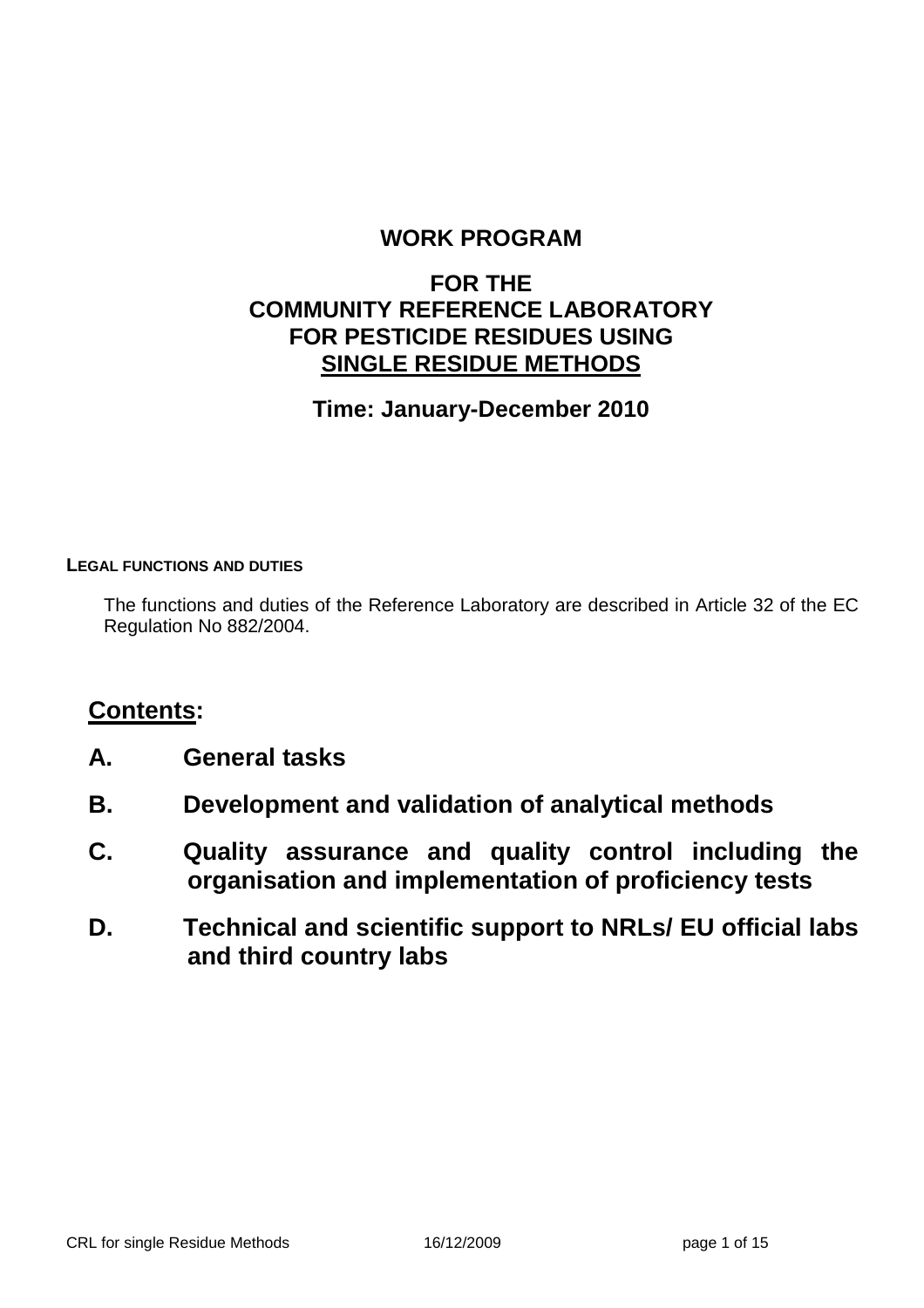# **A. General Tasks**

#### A.1 **CRL meetings for coordination, planning and evaluation of activities**

**Tasks:** Missions will be carried out to participate at inter-CRL-meetings; aiming at planning, coordinating, evaluating or conducting CRL activities such as work programs, proficiency tests (PTs), method validations, internet portal upgrading and other software related issues etc.. Date and place of these meetings will be decided later. Meetings in presence of the CRL and PTadvisory group will be organized by the CRL for fruits and vegetables.

**Period:** To be decided later following consultations with the other CRLs and the Commission.

# A.2 **Technical and scientific support to the Commission**

**Tasks:** The CRL-SRM will continue supporting the Commission's efforts in drafting a risk-based and meaningful plan for the EU-coordinated control program. The CRL-SRM will furthermore continue providing scientific assessments, opinions and advices to the Commission as requested. The activities will include the involvement in the EFSA residue evaluation process on behalf of the Commission by giving opinions and advices as regards residue definitions and routine validated methods with focus on their practical applicability in routine pesticide residue analysis labs. Missions to meetings in Brussels, Parma or elsewhere will be carried out as requested by the Commission.

**Period:** As requested by the Commission.

# A.3 **Compilation of annual financial and technical reports**

**Tasks:** see title

**Period:** March 2010

## A.4 **Preparation of work program and provisional budget for following year**

**Tasks:** see title

**Period:** August 2010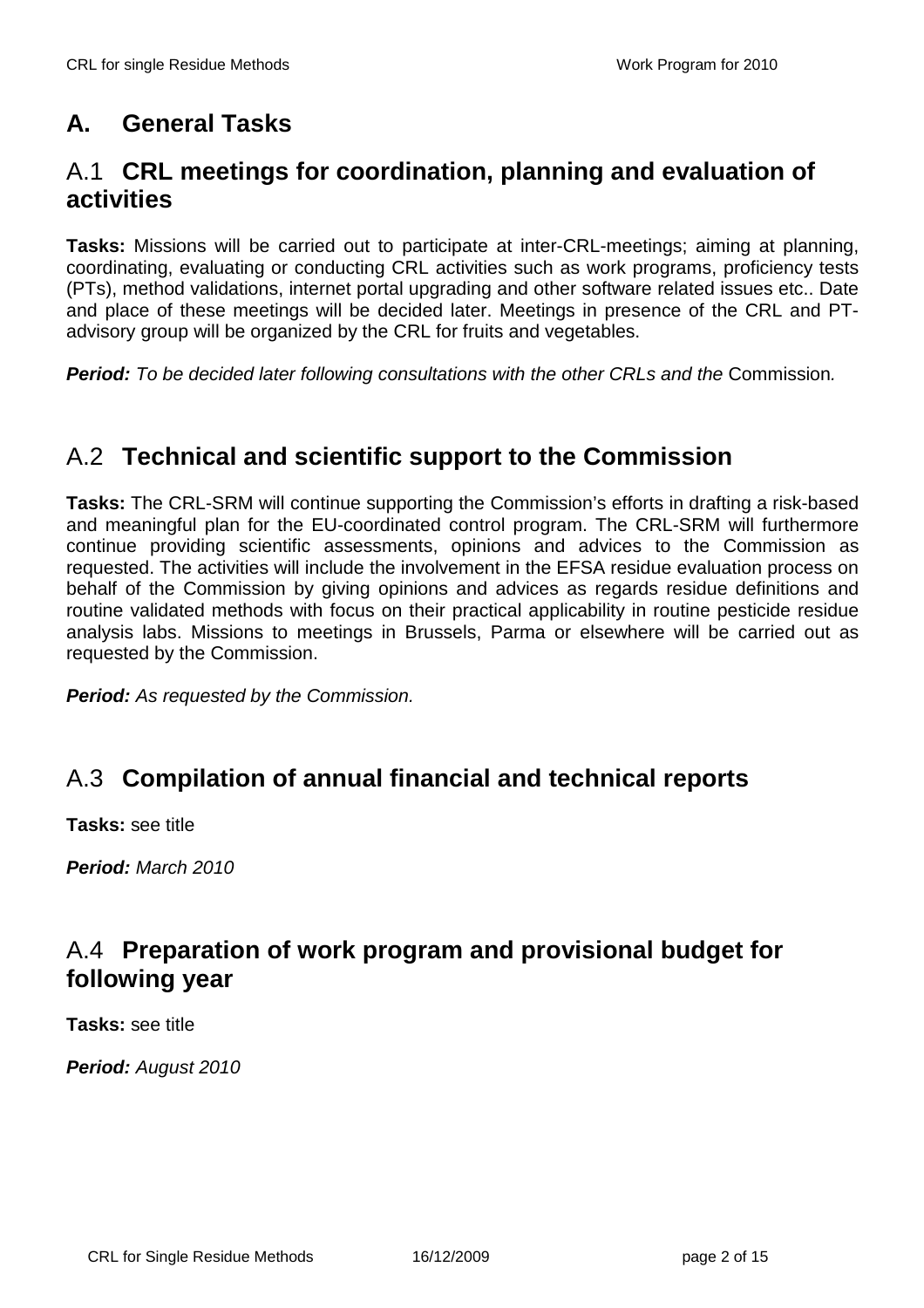#### A.5 **Co-operation with international organizations as agreed with the Commission**

**Tasks:** One mission for one person to participate at the Codex Committee meeting on Pesticide Residues in Xian, China. Other collaboration activities or missions will be carried out as agreed with the Commission as far as the CRL-Budget is affected.

**Period:** to be announced

## A.6 **CRL-Web-Service (Horizontal Task)**

**Background:** The creation of a laboratory Network and the coordination of the information flow within it is one of the main duties of the CRLs. With this in mind, and following consultations with the other CRLs and the Commission, the CRL-SRM has developed an internet-based platform (**CRL-Web-Service**) to facilitate the collection and timely dissemination of information, increase transparency and strengthen the Network between CRLs, NRLs and official laboratories. The needs and expectations of the various official laboratories were collected by conducting a survey with the aim to use those insights in the construction of the CRL-Web-Service.

The **CRL-Web-Service** mainly consists of the following:

- 1) a password protected **Document Management and Communication Module** based on the **CIRCA** system, which is directed only to the network members;
- 2) a **CRL-Web-Portal** containing, among others, basic introductory information about the CRLs, news and announcements, as well as valuable links including those to the **individual CRL-websites** that are managed by each CRL separately; and
- 3) a gradually expandable "**CRL Data-Pool**" containing various databases with information of practical use for the pesticide residue analysts of the network labs.

The Principle Structure of the CRL-Web-Service is shown in the figure below:



**Tasks:** see sub-topics below **Period:** see sub-topics below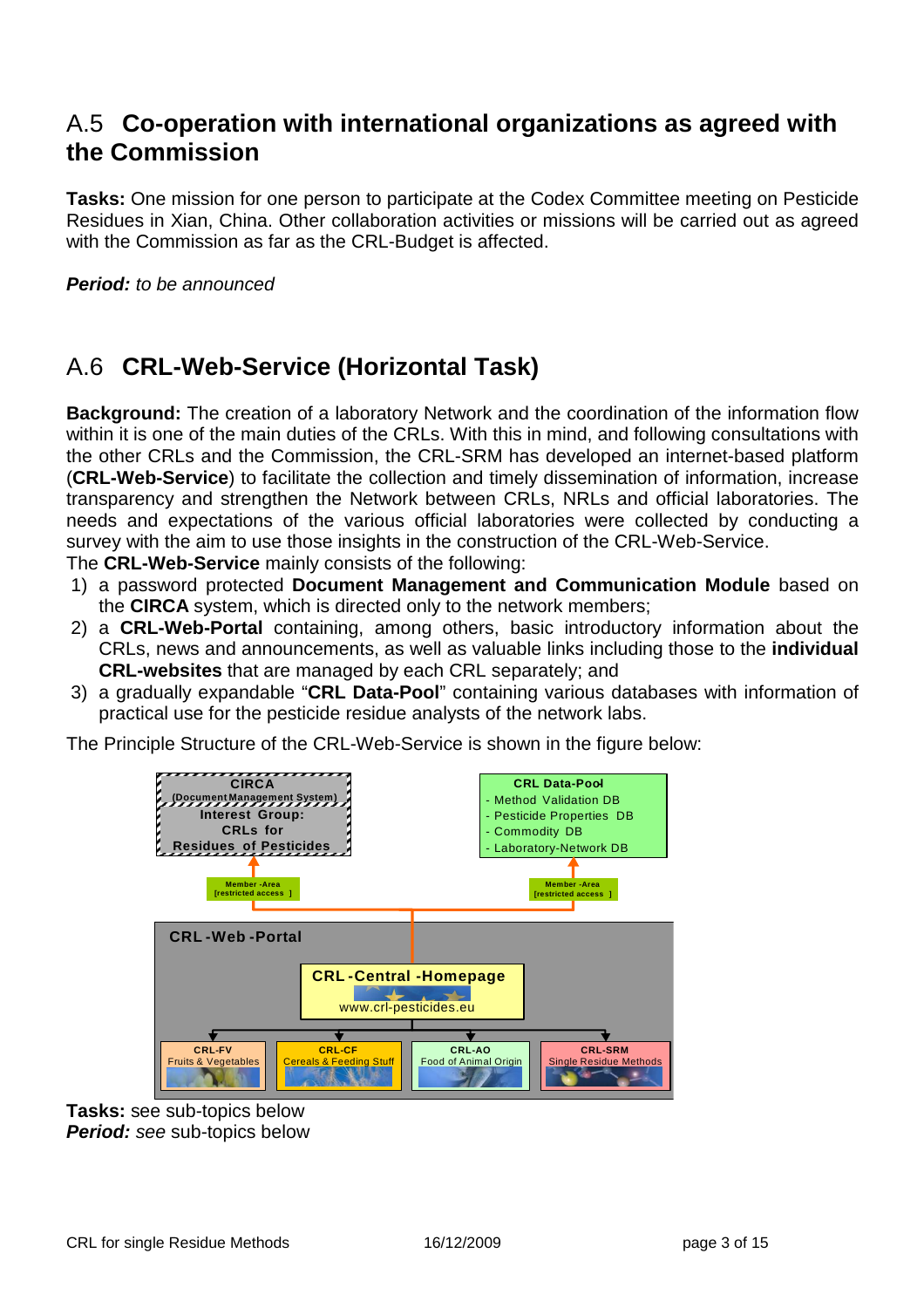# A.6.1 **CRL-Web-Portal, upgrading and maintenance**

**Background:** The Internet Portal of the four pesticide CRLs (www.crl-pesticides.eu) has been in operation since 2007. It aims to facilitate dissipation of information from CRL to NRLs and official laboratories in an efficient, timely and transparent way. Several improvements and extensions have been introduced so far.

**Task:** In 2010 the portal and the individual web-sites of the CRLs will be further expanded and gradually filled with valuable information by the CRLs. Still missing features will be gradually programmed according to the needs of the CRLs and the Network. The strategy to be followed will be discussed with the other CRLs and in close consultation with the COM.

**Period:** as required

# A.6.2 **CRL Data-Pool**

**Background:** A "**CRL Data-Pool**" entailing numerous databases with information of practical interest to the network-laboratories has been installed and expanded within the frame of the previous work programs (www.crl-pesticides-datapool.eu). This data-pool is gradually being expanded as regards the number and extent of the databases as well as the volume of data stored.

| Database/Tool                                    | <b>Drafting of</b><br>a plan | Programming<br>of base     | <b>Structural</b><br><i>improvements</i> | <b>Database</b><br>available | <b>Collection of</b><br>data |
|--------------------------------------------------|------------------------------|----------------------------|------------------------------------------|------------------------------|------------------------------|
|                                                  |                              | structure                  |                                          | on-line                      |                              |
| A.6.2.1<br><b>Method Validation DB</b>           | Done                         | Done                       | Ongoing                                  | available                    | Ongoing                      |
| A.6.2.2<br><b>Methods DB</b>                     | Done                         | Done                       | $2010 -$                                 | H <sub>2</sub> /2010         | Ongoing                      |
| A.6.2.3<br><b>Pesticides DB</b>                  | Done                         | Done                       | Ongoing                                  | available                    | Ongoing                      |
| A.6.6.3.1<br><b>Stability of Standards DB</b>    | In progress                  | 2010                       | $2011 -$                                 | 2012                         | Ongoing                      |
| A. 6.6.3.2<br><b>Check your Scope Tool</b>       | Done                         | In progress                | $2010 -$                                 | H <sub>2</sub> /2010         |                              |
| A. 6.6.3.3<br><b>Pesticide Authorizations DB</b> | 2010                         | 2010                       | $2011 -$                                 | H <sub>2</sub> /2010         | Ongoing                      |
| A.6.2.4<br><b>Commodities DB</b>                 | Done                         | Done                       | $2010 -$                                 | H <sub>1</sub> /2010         | Ongoing                      |
| A.6.2.5<br><b>Lab-Network DB</b>                 | Done                         | Done                       | $2010 -$                                 | H1/2010                      | Ongoing                      |
| A.6.2.6<br><b>EUPT-Archive DB</b>                | In progress                  | <b>Planned</b> for<br>2009 | $2010 -$                                 | H <sub>2</sub> /2010         | Ongoing                      |
| <b>Other related activities</b>                  |                              |                            |                                          |                              |                              |
| D.5<br><b>CRL-Survey Tool</b>                    | In progress                  | <b>Planned</b> for<br>2009 | 2010                                     | H1/2010                      | 2010                         |

**Table 1:** The table below gives an overview of the databases (status August 2009):

**Tasks:** see sub-topics below **Period:** see sub-topics below and Table 1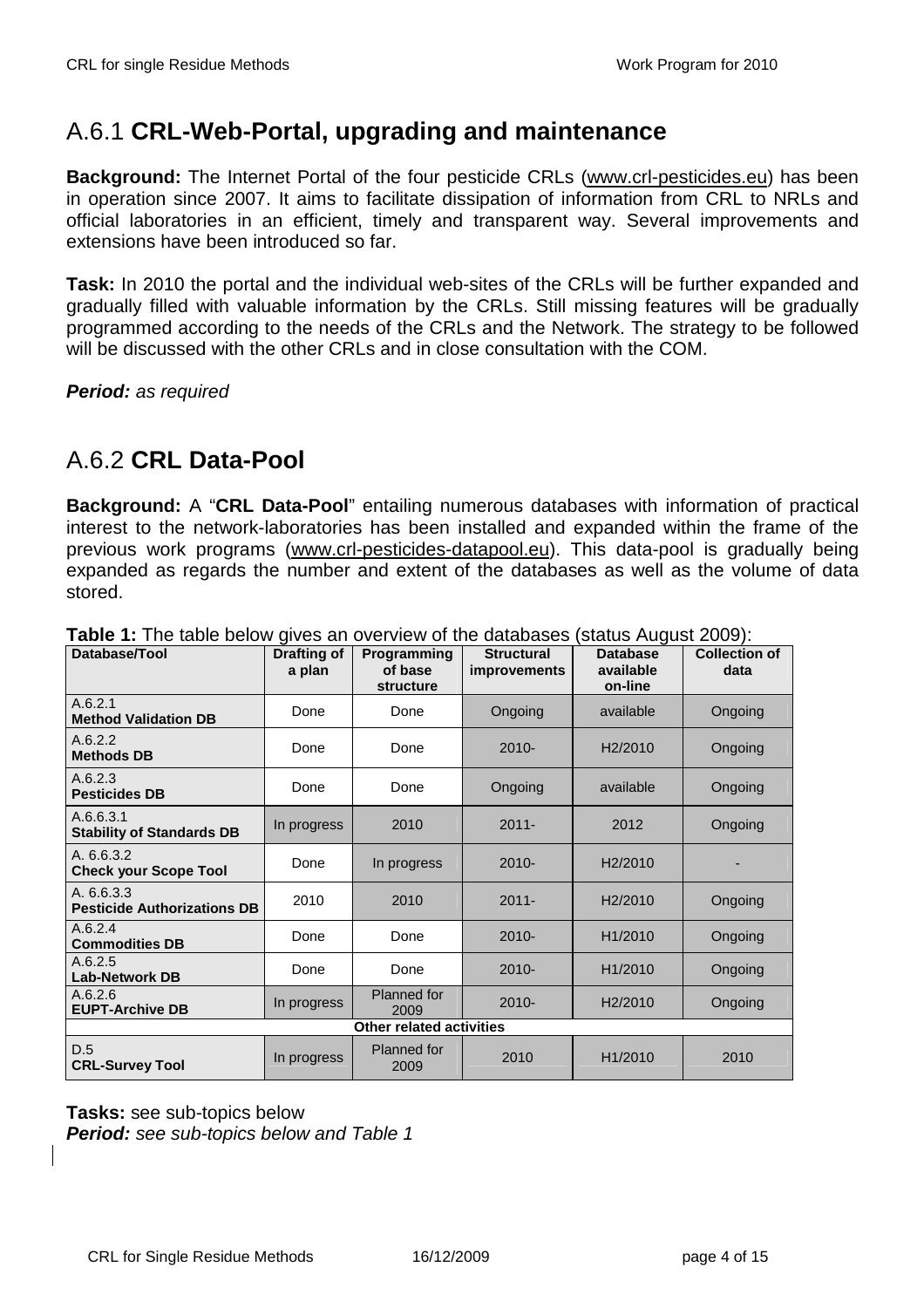# A.6.2.1 **Method Validation DB, upgrading and maintenance**

**Background:** With method validation being compulsory for accreditation purposes, numerous validation experiments are being performed by various laboratories to evaluate analytical procedures as to whether they can meet the specified criteria. The **"CRL-Method Validation Database**" has been developed to allow a systematic collection of this great amount of data produced in intra- and inter-laboratory validation experiments. Online search tools allowing customized filtering and sorting of the data give laboratories the possibility to better assess the suitability of analytical methods for the analysis of various pesticide-commodity combinations. The potential of this website has been already recognized by Codex that has prompted the member countries to contribute their results to the database.

**Task:** In 2010 the database and its data retrieval tools will be further upgraded to accommodate specific user needs. Furthermore, data collection from laboratories will be continued to expand the volume of the database and to improve its usefulness. The possibility of using the existing database for the calculation of measurement uncertainties via the top-down approach will be elucidated following consultations with experts.

**Period:** see Table 1

## A.6.2.2 **Methods DB, upgrading and maintenance**

**Background:** With the creation of the method validation database (6.2.1) the laboratories were provided with the ability to store the results of their method validation experiments in a common pool. Important for the labs is furthermore the availability of data concerning the methodology of single and multiresidue procedures. Such data will be stored in the "**Methods Database"** providing reference to the source of information as well as links to online documents (e.g. the list of methods collected by the FAO/IAEA). Inter-linkage with the method validation database is foreseen where applicable. In 2009 the base structure of this database was designed and programmed.

**Task:** In 2010 the database will be further upgraded to accommodate specific user needs. Furthermore, data will be collected concerning the methodology of single and multiresidue procedures and included into the database to expand the volume of data. The use of this database for the archiving of post-registration methods submitted by the pesticide applicants in their dossiers is another option to check if necessary and requested by EFSA, as this would make them available to the various labs within the network.

**Period:** see Table 1

# A.6.2.3 **Pesticide DB, upgrading and maintenance**

CRL for single Residue Methods 16/12/2009 page 5 of 15 **Background:** Pesticide residue analysts have to deal with a vast number of different pesticides and metabolites. With each pesticide behaving differently it is difficult for the analysts to maintain an overview of the situation. A differentiated and detailed knowledge of the properties of the different pesticides is necessary for understanding and predicting their behavior during analysis and thus essential when it comes to making the right decisions in method development, method validation and everyday analysis situations. Several sources of information about the properties of pesticides already exist in literature as well as the internet, however their practical usefulness for the analysts is limited. A main problem is that existing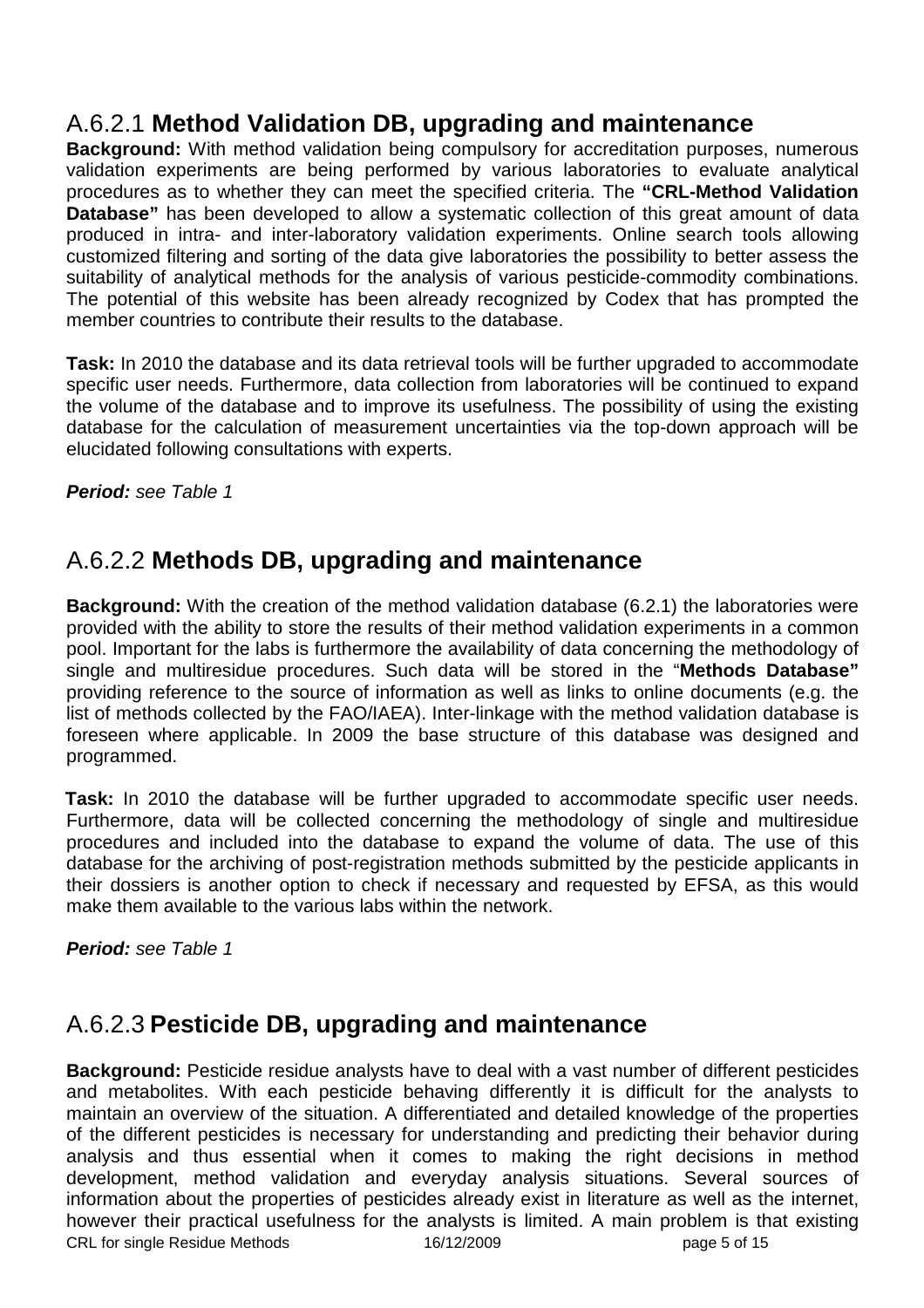information is dispersed among countless sources. This not only makes it extremely difficult to retrieve, but it also does not support the formation of a global overview, which is essential for strategic planning.

The **"Pesticides Database"** aims at providing pesticide residue analysts with valuable pesticide-related information within a single platform in order to help them save time and assist them in the design of more efficient analytical strategies.

In addition to the information collected from various sources the database is intended to also contain useful experimental information generated by applying appropriate tests to systematically study the behavior of pesticides during the various critical stages of analysis such as sample comminution, extraction/partitioning, cleanup, storage of extracts and standards, chromatography and detection.

The laboratory tests should be such to enable the identification of potential sources responsible for losses of the individual pesticides such as unfavorable partitioning and adsorption phenomena, as well as the exposure to certain conditions (e.g. extreme pH-values, temperature, light, air, enzymes etc). Information necessary for the chromatographic analysis and detection of pesticides such as mass spectra, chromatographic behavior information, and detection sensitivities achieved with various commonly used instruments will also be generated and collected. Pesticide recovery tests using common multiresidue procedures are also part of this scheme, with this data being collected from various laboratories and stored in the method validation database.

The data collected should ultimately allow to predict the behavior of pesticides during analysis and to classify pesticides into categories (profiling), thus allowing the selection of representative pesticides based on scientifically sound evaluations. The selection of representative pesticides is important when it comes to simplifying validation procedures. The data generated should furthermore help to classify the pesticides in multi- and single-residue compounds and to pinpoint the potential critical points in the analysis, thus facilitating targeted method development.

**Task:** In 2010 the focus will be in further upgrading the existing "Pesticide Properties Database" and in the collection of further relevant data both from various sources as well as from experiments performed by the CRL-SRM. The priority should lay on new pesticides as well as on pesticides with high analytical relevance (e.g. because of frequent usage in agriculture, high toxicity or inclusion in coordinated community control programs).

**Period:** see Table 1

#### A.6.2.3.1 **Pesticide Stability DB, programming of base structure**

A significant source of errors in pesticide residue analysis is the degradation of standards in stock solutions, working solutions (e.g. in pesticide mixtures), as well as in sample extracts. Quality Control protocols always require from laboratories to take the necessary measures in order to make sure that this source of errors remains insignificant. Numerous tests have to be performed every year to ensure that the standards employed in analysis are within the acceptable concentration range as required by the AQC-protocol. However, due to the high costs and lots of labor involved here, many laboratories are unable to conduct these controls at the degree required. A common database, where information about the stability of pesticides can be stored, is thus of high value and would help to exploit the existing synergy potentials in this area.

**Task:** In 2010 the database will be programmed in its base structure and fed with information gathered from experimentally generated information. **Period:** see Table 1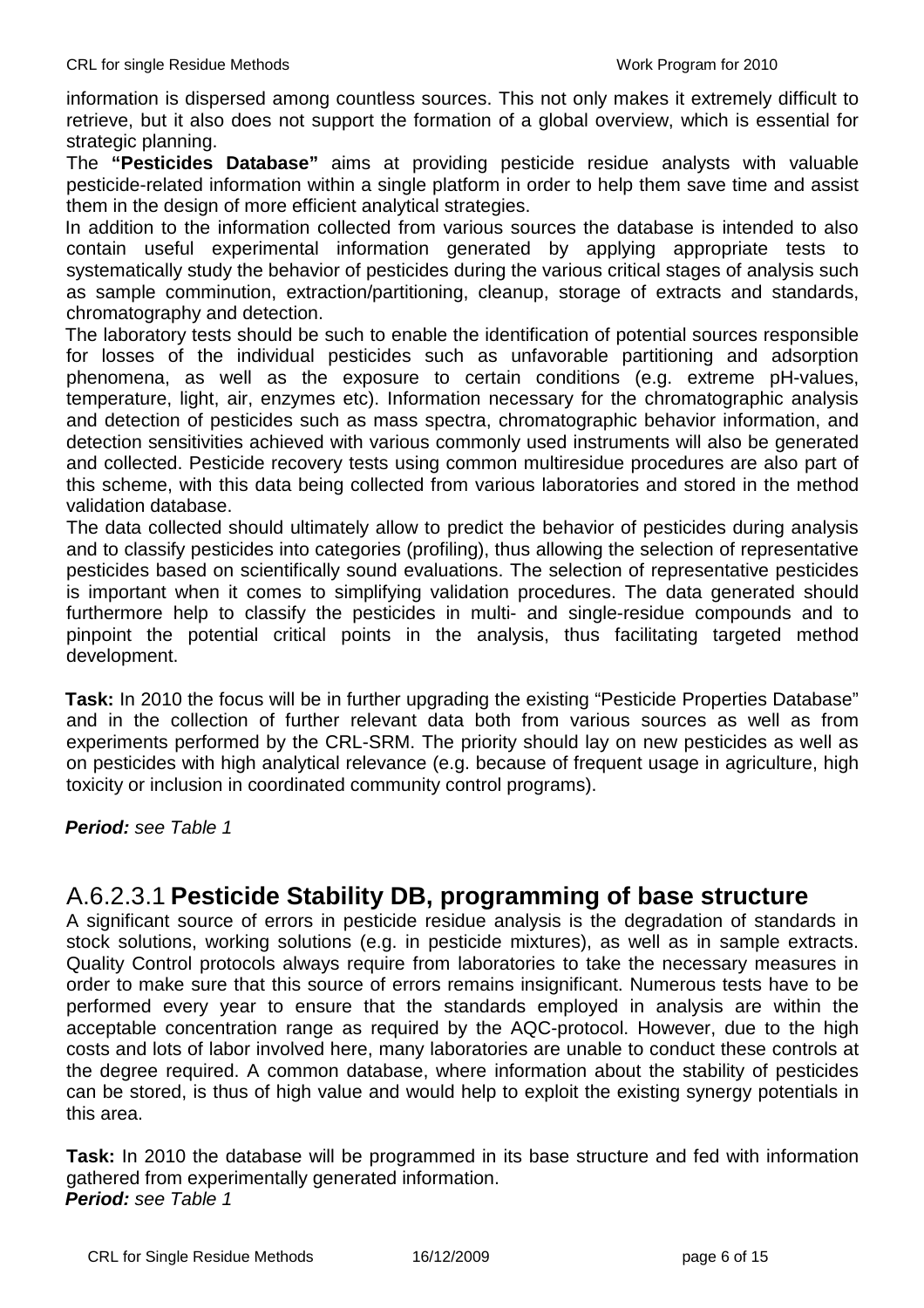# A.6.2.3.2 "**Check Your Scope" - Tool for optimization of targeted pesticide scope of laboratories, upgrading and maintenance**

**Background:** Regulation 396/2005 states that Member States shall establish multi-annual national control programmes for pesticide residues based on risk and they shall update them every year. Risk-based analytical strategies are not only requested by regulation but are also indicated by common sense as they contribute to a more efficient control. Within the aim of adjusting the scope of the coordinated control plan for pesticides, the CRL-SRM has developed a ranking list based on a points system, which takes into account various aspects contributing to the relevance of a pesticide. These factors include toxicology, residue findings in food samples as well as the pesticide use and misuse potential in agriculture.

An online "Check your Scope" tool is currently being programmed in its base structure. The idea is that laboratories can indicate their current scope of pesticides and metabolites and receive a list highlighting the compounds of high relevance that are not covered. By comparing their analytical scope with this ranking list laboratories should be able to expand and adjust it in a target-oriented and meaningful fashion. Data concerning the amenability of the pesticides and metabolites to certain analytical techniques, as stored in the pesticides-DB, can be displayed to further improve the quality of information given to the laboratories and to support their decision and reasoning when it comes to purchasing new equipment. In a next stage it is intended to generate customized ranking lists using criteria selected by the users (e.g. commodity type and origin) with the help of appropriate filters.

**Task:** In 2010 the "Check Your Scope"-tool will be further upgraded to accommodate specific user needs. Interconnections with other databases such as the Commodity DB and the Lab Network DB will be established.

**Period:** see Table 1

## A.6.2.3.3 **Pesticide Authorizations Database; concept-design and programming of base structure**

**Background:** Targeted risk-based approaches are essential for an efficient pesticide residue control. Within the aim of improving the scope of the coordinated control plan for pesticides the CRL-SRM has developed a ranking list based on a points system which takes into account various aspects indicating the relevance of pesticides such as toxicology, residue findings in food samples as well as the pesticide use and misuse potential in agriculture.

As data on the real usage of individual pesticides in the various cultures are very difficult if not impossible to obtain, information concerning the registration/authorization of pesticides for use in specific cultures in certain countries can serve as an alternative. Of interest are not only authorization data from EU-MS but also data from other countries exporting goods to EU countries.

The collected data can serve various purposes including: 1) for the calculations of the pesticideranking list of the CRLs (pesticide authorizations is one of the factors considered); 2) to identify pesticide misuse cases (by comparing the residue findings with the data in the authorization DB); 3) to localize pesticides with misuse potential in the EU (mainly pesticides that are not authorized in the EU but used in other countries with similar climatic conditions and cultures); 4) to localize pesticide/commodity combinations of high risk (e.g. pesticides of high toxicity that are authorized in third countries to treat certain crops that are imported in the EU).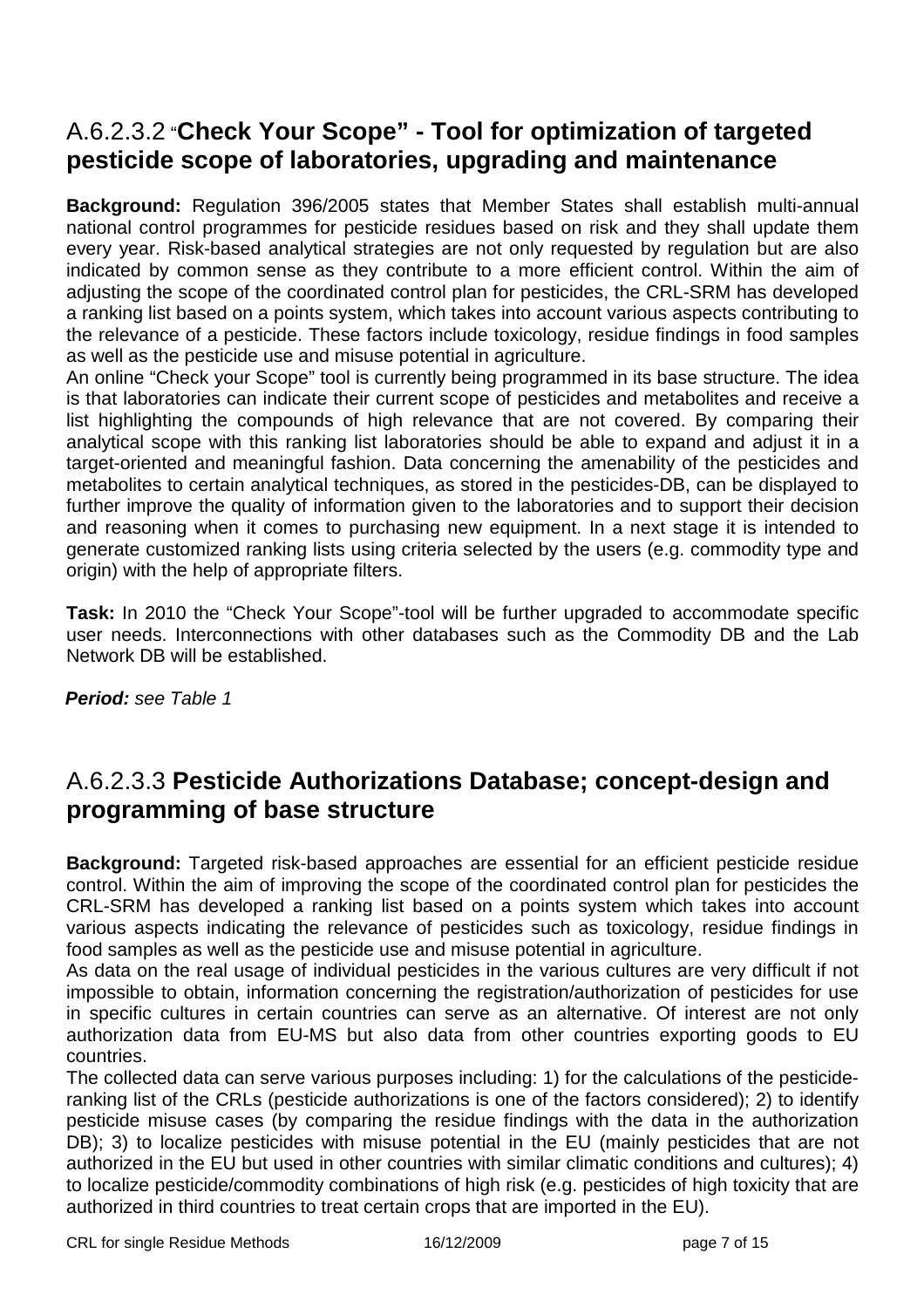**Task:** In 2010 the database will be designed and programmed in its base structure in collaboration with the CRL-FV. Contacts with relevant institutions within the EU (including DG Agriculture and Rural Development, Eurostat and FVO) and outside the EU will be established to retrieve appropriate and reliable data sources with the aim to keep the database updated but the effort of data collection small.

**Period:** see Table 1

## A.6.2.4 **Commodity DB, upgrading and maintenance**

**Background:** Pesticide residue analysts have to deal with a vast number of different commodities. With each commodity having a different influence on analysis it is difficult for the analysts to maintain an overview of the situation. A differentiated and detailed knowledge of the properties of the different commodities is paramount for the understanding of their behavior during analysis and can help the analyst to make the right decisions in method development, method validation and routine analysis. Several sources of information about the properties and the composition of commodities already exist in literature as well as the internet, however their practical use for pesticide residue analysts is limited. A main problem is that the information provided is dispersed among countless sources. This not only makes the information extremely difficult to systematically retrieve, but it also does not support the formation of a global overview, which is very valuable in strategic decision-making.

In 2008 a **Commodity Database** was constructed in its base structure and in 2009 it was further improved and fed with data. The DB allows the systematic collection of commodityrelated information that is useful for pesticide residue analysts. In addition to the information collected from various sources the intention is that the database should also contain useful experimentally generated information to elucidate the behavior of the various commodities and their components during the various stages of pesticide residue analysis and their influence on analysis. These experiments may entail the measurement of the matrix load in the extracts before and after cleanup, the influence of matrix on pesticide degradation, the responsiveness of matrix components to various common cleanup approaches, and the study of interferences in measurement including matrix effects.

The data collected should ultimately allow to predict the potential influence of commodities on the analysis of pesticides and furthermore give the possibility to classify the commodities into categories (profiling), thus allowing the selection of representative commodities based on a scientifically sound evaluations. The selection of representative commodities is important when it comes to rationalize validation procedures.

Having all (the collected and generated) information in a single platform will help residue analysts to obtain a more global overview of the various commodity types and help them in solving analytical problems.

In combination with the Pesticide DB, this database will form a highly valuable tool for pesticide residue analysts providing them with a convenient and efficient access to information needed for proper decision-making.

**Task:** In 2010 the database will be improved and fed with information gathered from various sources as well as with experimentally generated data. Inter-linkage with other DBs such as the method validation DB and the lab-Network-DB is also planned

**Period:** see Table 1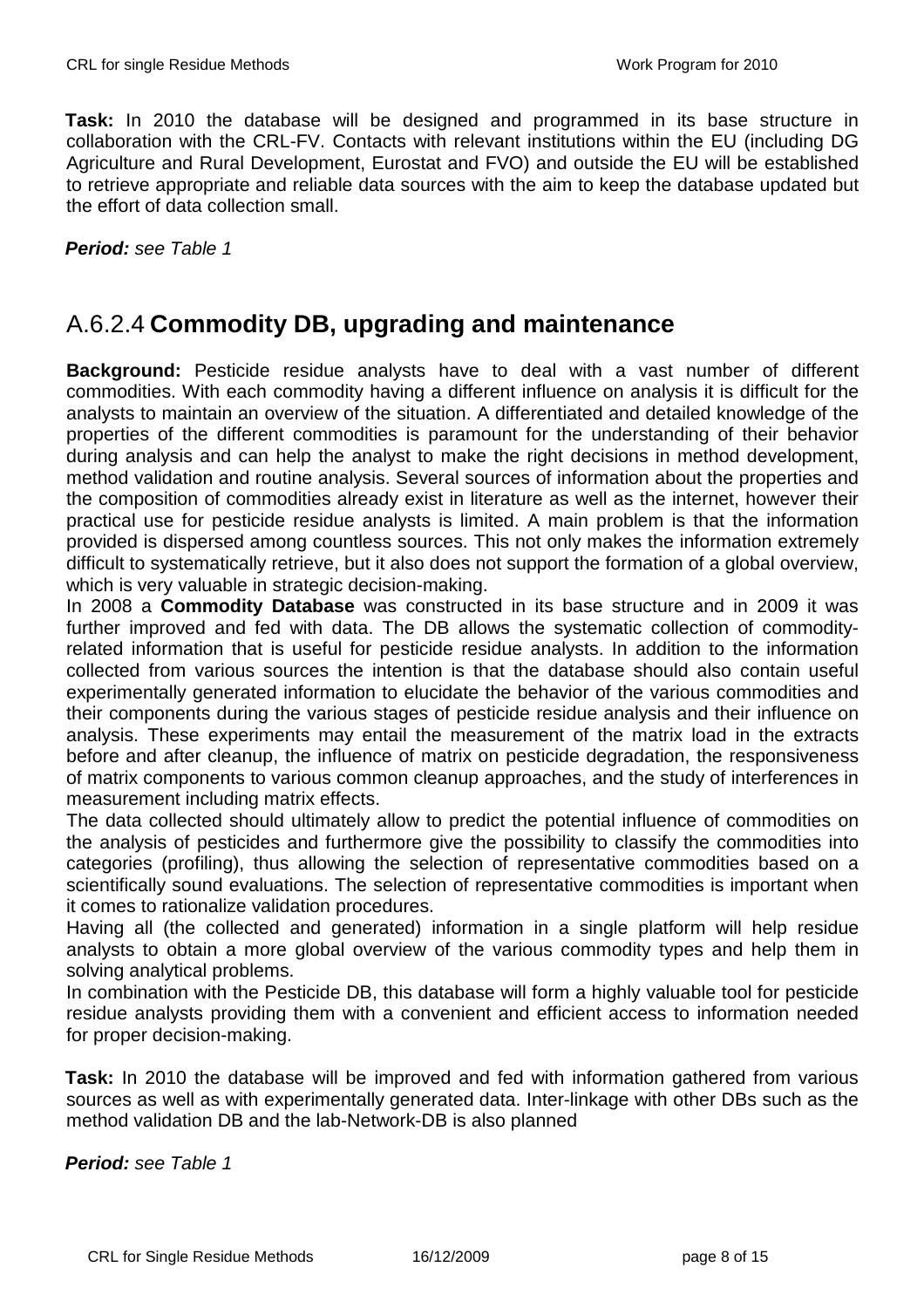# A.6.2.5 **Lab-Network-DB, upgrading and maintenance**

**Background:** A **"Lab-Network-Database"**, with information about all laboratories within the CRL-NRL-Official Lab Network was constructed. The database entails lab-specific information such as addresses, lab-functions, fields of work, contact persons, instrumentation available, interest for collaborations etc.. With the help of this database and online tools laboratories as well as individual members will be able to submit and update their profiles online. This will help the CRLs to delegate the cumbersome task of profile updating to the NRLs and official laboratories. The database should further allow customized offline and online searches to quickly select/filter specific laboratories having common functions or profiles (e.g. NRLs or official laboratories dealing with the same commodities or pesticides etc.). A further aim of this database is to facilitate the communication between the lab-members and strengthen the laboratory network. Tools for the visualization of the network in maps are also planned in this context.

**Task:** In 2010 the database will be significantly upgraded to accommodate specific user needs, fed with laboratory data and interlinked, where appropriate, with other databases within the CRL-Datapool, such as the PT-Archive-DB and the Pesticides-DB.

**Period:** see Table 1

#### A.6.2.6 **EUPT-Archive Database, upgrading and maintenance**

**Background:** Among the duties of the CRLs is to improve the performance of the official laboratories within the network. Among the tools used to evaluate the performance of the laboratories is the conduction of proficiency tests (EUPTs). Currently 3-5 EUPTs are performed annually by the CRLs with lot's of data being generated every year. The evaluation of the laboratory performance over the years is difficult not only because of the great amount of data incurred but also because of the obligatory lab-coding in the reports requiring the availability of a lab-code/lab-name key.

A base structure of the database is being programmed in 2009. The database should allow the systematic archiving of the EUPT-data of all CRLs in order to improve the overview and enable the evaluation of the overall performance of official laboratories and countries throughout the EUPTs and the years. The database should further allow the storage of further PT-related information such as a) the explanations given by official laboratories for their non-participation in EUPTs, b) the explanations for the non-analysis of certain pesticides within the EUPT-scope and c) the information given by the labs as regards the traceability investigations and the corrective measures taken in case of bad performance.

In a second step appropriate filters and sorting options will be installed to allow customized EUPT-, laboratory- or pesticide-specific searches on-line. Using appropriate filters the CRLs and the COM will be able to easily obtain answers and conclusions for example as regards the variability of results over the years for one or more compounds or for one or more labs. The access of the laboratories to their own EUPT-data via their own profile site will help them get an overview of their long-term performance and to demonstrate their performance and the associated corrective measures during audits and FVO-inspections in a well documented manner.

The EUPT-Archive DB is a collaboration project between CRL-SRM and the CRL-FV and will be realized in close cooperation with the other two pesticide related CRLs and the Commission.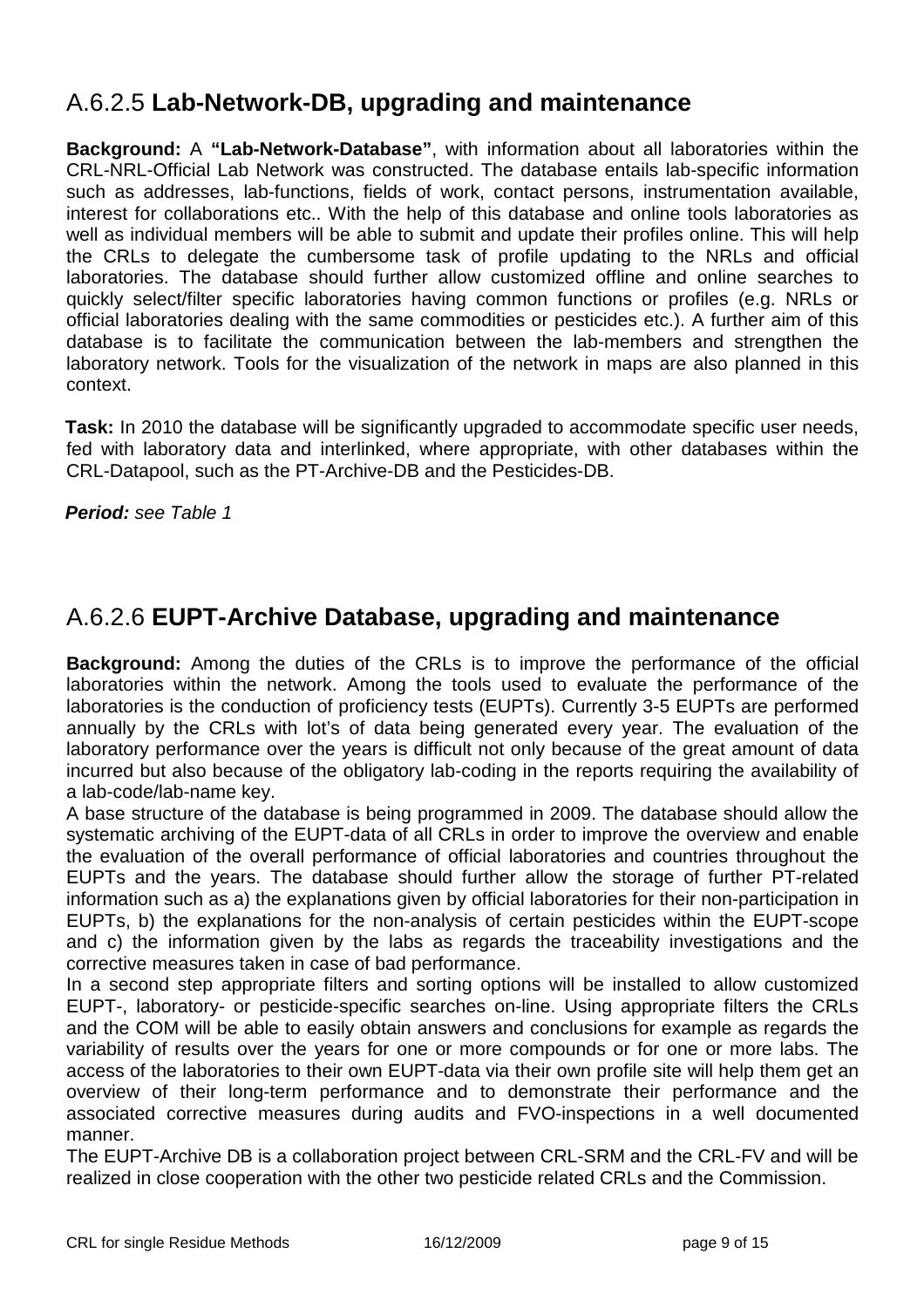**Task:** In 2010 the database will be further upgraded in collaboration with the CRL-FV to improve data retrieval, data-display options and calculations of performance figures (e.g. zscores, SWZ-scores) and Qn values. The DB will be interlinked with the lab-network DB and fed with further EUPT-data.

**Period:** see Table 1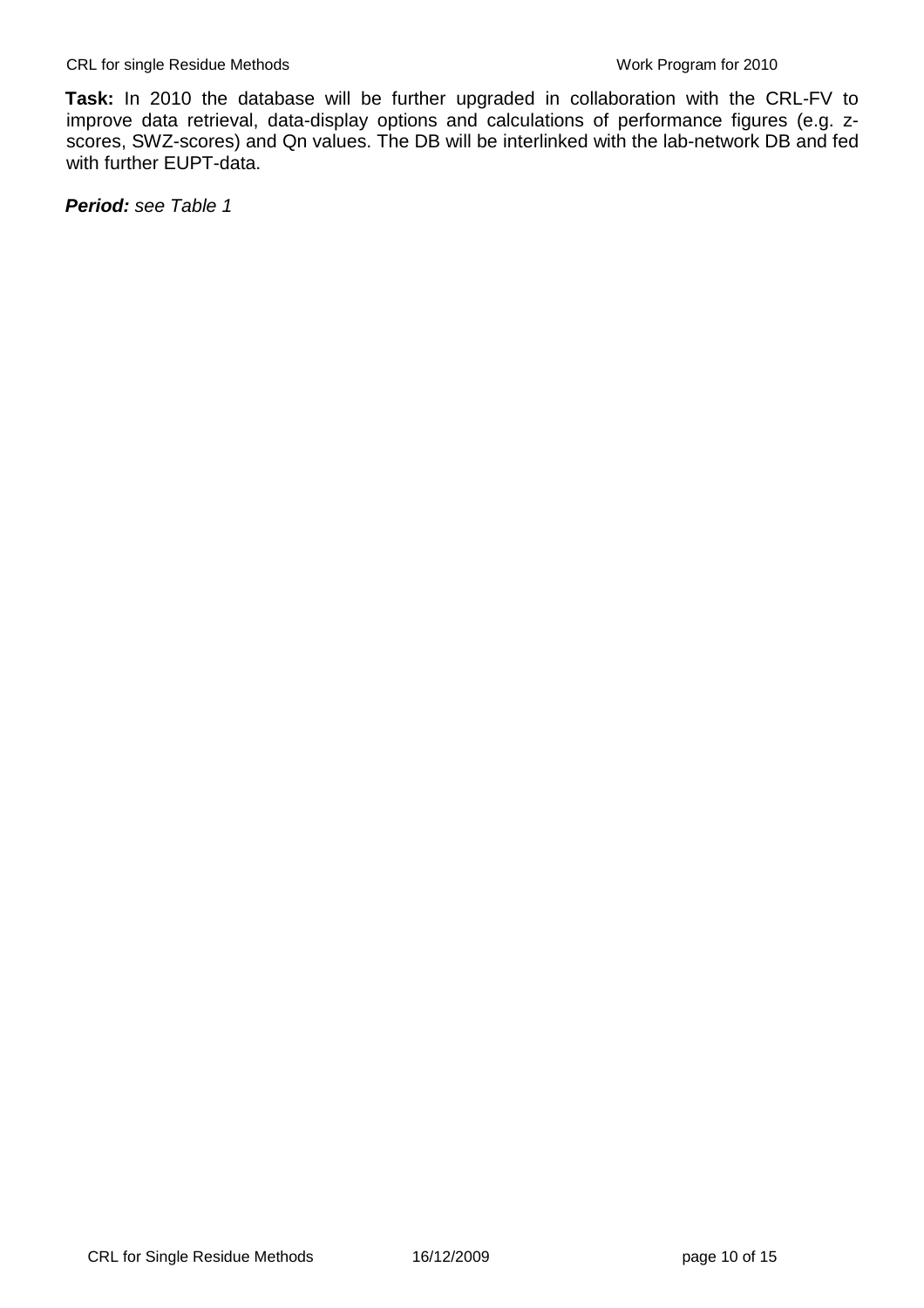## **B. Development and Validation of Analytical Methods**

#### B.1 **Method for simultaneous analysis of polar pesticides**

**Background:** Multiresidue methods aim to cover pesticides of a broad polarity range. However, there are some limitations especially towards the polar end of the spectrum, because polar matrix components, such as sugars and proteins, tend to negatively affect chromatography and detection. Current multiresidue procedures are thus designed to remove those interfering components during partitioning and cleanup. This however, also inevitably results in a loss of some very polar but still important pesticides. Not being amenable to multiresidue procedures, such pesticides have thus traditionally been a weak point in routine pesticide residue surveillance.

The CRL-SRM has already developed a method for the simultaneous analysis of the several highly polar pesticides including ethephon, glyphosate, glufosinate, maleic hydrazide and fosetyl aluminium and some metabolites thereof. The method involves a common extraction followed by LC-MS/MS analysis in groups. This method will be validated in an interlaboratory test within 2009.

**Task:** Further method development will be performed to expand the scope of the method by some additional highly polar pesticides and metabolites considering compounds included in the EU coordinated control program where reasonable and applicable.

**Period:** Method development: throughout the year, Interlaboratory Method Validation data online H2/2010

#### B.2 **Study of pesticides requiring modified multi-residue methods**

**Background:** Several pesticides and legally relevant metabolites are known to pose problems in analysis and are thus considered as "difficult" or non-amenable to multiresidue methods. In many cases analysis is possible following certain modifications of classical multiresidue methods. Such modifications may entail pH-adjustment, temperature control, special measurement conditions, cleavage reactions to release conjugates etc..

**Task:** The experiments and studies to identify, characterize and group these types of pesticides will be continued. Modifications of the multiresidue methods will be introduced and communicated to the laboratories within the network. Priority will be given to pesticides and metabolites of high relevance in agriculture or that are included in coordinated control plans of the EU.

**Period:** throughout the year; Methods available online partly in H1/2010 and partly in H2/2010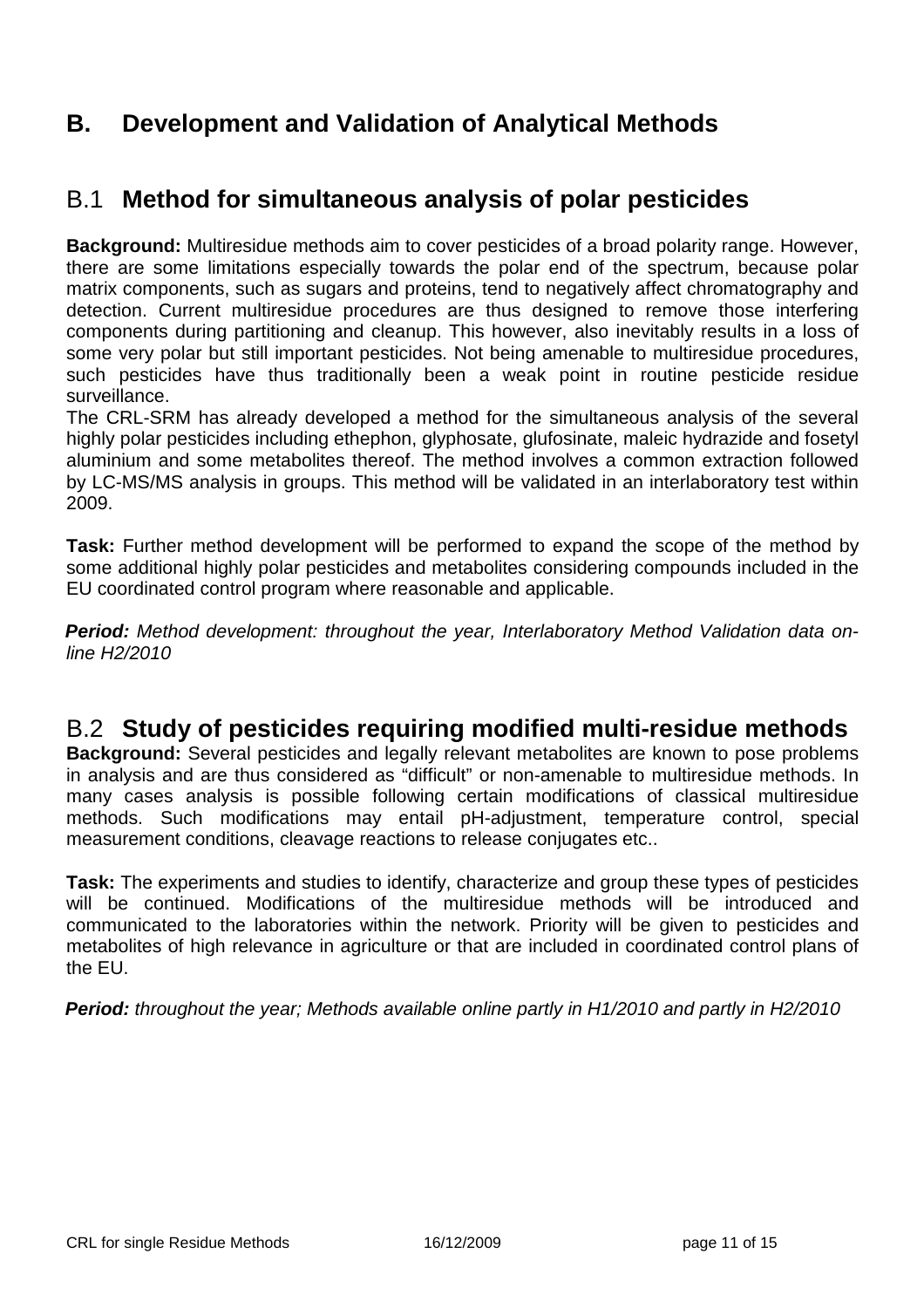### B.3 **Examination of existing analytical procedures for dithiocarbamates in order to evaluate their practical usefulness for routine pesticide residue testing in accordance with regulatory requirements**

#### **Background**

Dithiocarbamates (DTCs) are among the pesticides most widely used in agriculture. The extreme instability of the polymeric dithiocarbamates makes their direct analysis virtually impossible. MRLs are thus traditionally referring to the common carbon disulfide moiety. This analysis involves a cleavage step followed by the analysis of the released  $CS<sub>2</sub>$ . This has been traditionally performed using a photometer, following a derivatization of the CS<sub>2</sub>. More and more used is the gas chromatographic determination of the  $CS<sub>2</sub>$  following its partitioning into a nonpolar solvent. The common moiety approach does, however, not allow a differentiation between the individual DTCs, which may be important due to differences in the toxicology. For this reason alternative analytical procedures have been developed allowing the differentiated determination of the most important groups of the DTCs, i.e. the propylene-bis-dithiocarbamates (propineb) and the ethylene-bis-dithiocarbamates (maneb, mancozeb, nabam) as well as N,Ndimethyl-dithio-carbamates (ziram, ferbam) as their corresponding monomers or common moieties. A recent EU-Regulation (Commission Directive 2007/57) requires the application of methods for the differentiated analysis of propineb (as propylenediamine), ziram and thiram on a case by case basis when specific quantification is required. The applicability of the current residue definitions and the existing analytical approaches in routine pesticide laboratories will be checked with the help of experts. A further aspect of interest in this respect is the comparison between the GC- and photometric methods for dithiocarbamates determined as  $CS<sub>2</sub>$  to find possible reasons for the bias in the mean results observed in the EUPT-SRM3. The influence of the DTC-type as well as the cleavage conditions and the matrix are to be studied.

**Tasks:** The project, that has started in 2009, will be continued with the further examination of most prominent existing approaches for the analysis of dithiocarbamates and the assessment of their practical usefulness in the light of the existing regulations and considering technical and practical feasibility aspects. Consultations with the team of experts will continue.

**Period:** throughout the year, Resumé: H2/2010

# B.4 **Illegal or non-authorized pesticides (pesticide misuse)**

**Background:** Next to the control of the MRLs and ARfD exceedings and the analysis of samples within the frame of coordinated monitoring programs pesticide residue laboratories are also interested in the detection of pesticide misuse cases. This project is jointly organized by the CRL-SRM and the CRL for Fruit and Vegetables with the task of collecting and disseminating information about illegally used pesticides and of developing of methods for the analysis of illegal or non-authorized pesticides where necessary.

**Tasks:** 1) Method development and validation: Experiments will be performed to determine whether the pesticides are amenable to multiresidue methods, modified multiresidue methods or single residue methods. In the latter two cases suitable methods will be developed and validated. The generated data will be collected and stored in the method validation database.

2) Collection of information regarding misuse-cases: At least 800 samples will be analyzed and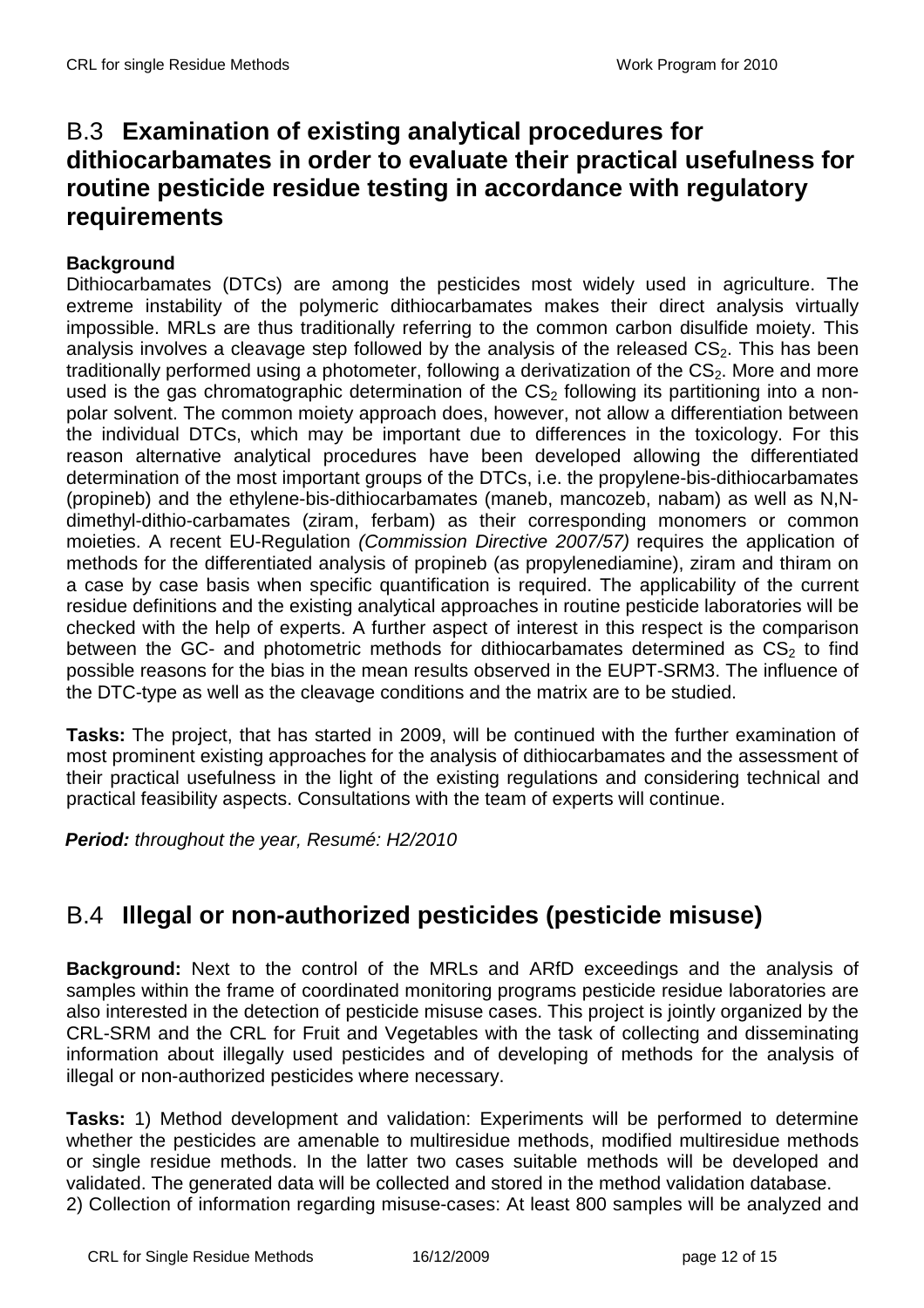pesticide-misuse-cases will be localized by comparison of available residue data with data about the authorized uses of pesticides in Europe as well as in specific countries as far as available. Information regarding misuse-cases will be collected and distributed to the labs within the network, where indicated.

**Period:** throughout the year**,** On-line information in CRL-portal:H2/2010

# **C. Quality Assurance and Quality Control**

C.1 Performance of an Interlaboratory Proficiency test for "single residue analytes" in 2010 together with the CRL for Fruit and Vegetables (EUPT-SRM05)

**Background:** All CRLs have to annually organize proficiency tests directed to official laboratories and NRLs. The CRL-SRM is organizing its EUPTs alternating in collaboration with the CRLs for FV and CF.

**Task:** A proficiency test covering multi residue methods (MRM) and single residue methods (SRM) will be performed in collaboration with the CRL for Fruit and Vegetables.

Participants will be able to receive documents and instructions through the specific section of the CRL website.

Each participant will receive a detailed electronic report, which will allow the laboratories to interpret their results and also to identify possible sources of procedural errors.

A final report summarizing the scope, results, data treatment and additional information of the methods used will be printed and made available to every participant laboratory.

**Period:** H1 of 2010 **Deliverables:** EUPT-report in H2 of 2010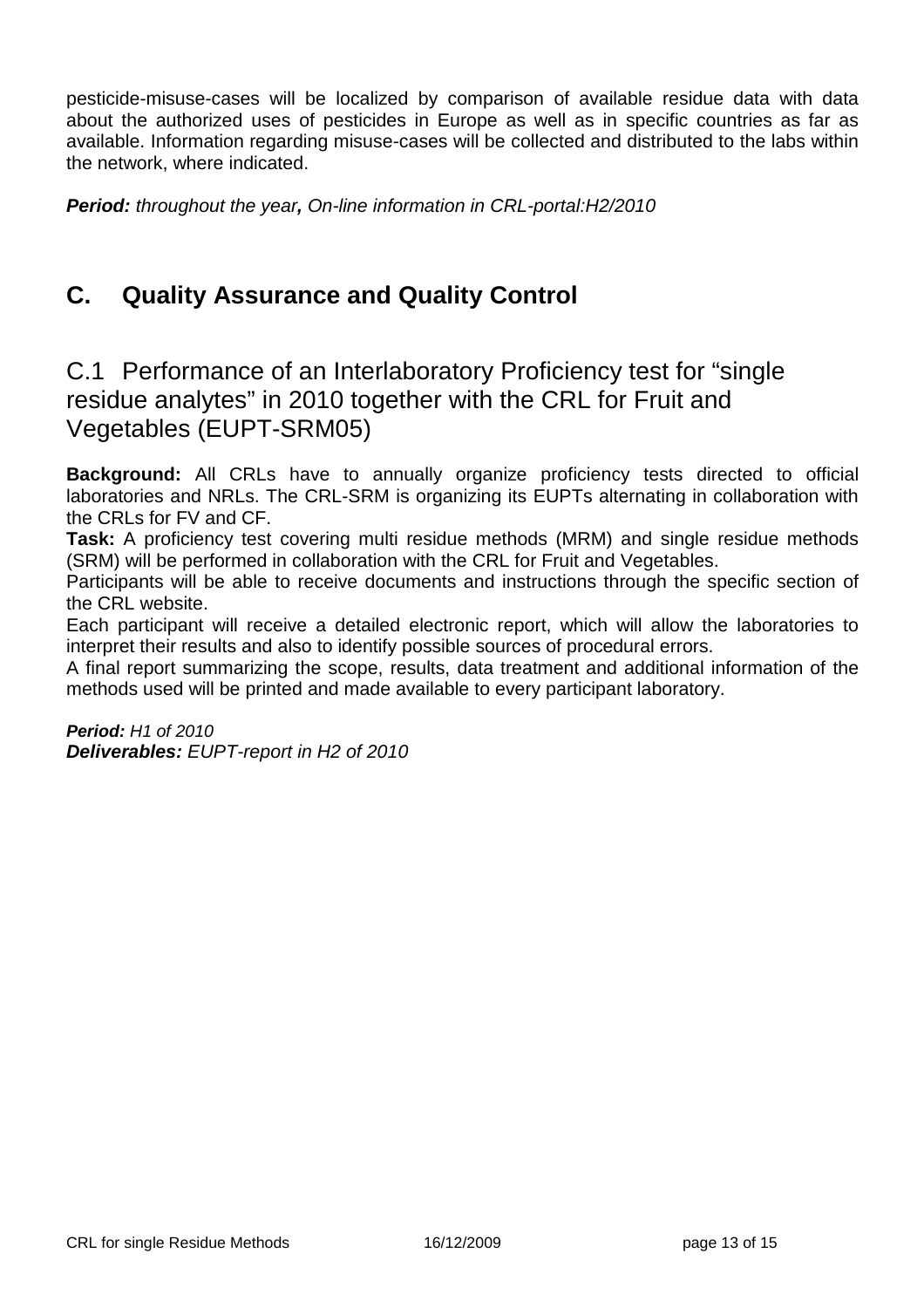# **D. Technical and Scientific Support to NRLs/EU official labs and Third Country Labs**

# D.1 **Dissemination of Information and Networking**

The dissemination of information to NRLs, Official labs and third country labs is achieved via personal communication and presentations in conferences and workshops (see D.2 and D.3) as well as with the help of the CRL-Web-Portal (6.1) and the CRL-Datapool (6.2). The networking activities include personal contacts including e-mail and telephone call exchange, the conduction of workshops as well as the creation of a Network-DB (see 6.2.5).

#### D.2 **Joint Training-Workshop for NRLs in Spain in cooperation with CRL-FV**

A training-workshop will be performed in collaboration with the CRL for Fruit and Vegetables and corresponding NRLs from selected countries will be invited to participate. The country selection will be made in close collaboration with the Commission considering the performance of laboratories in PTs in terms of accuracy, participation frequency and analytical scope in EUPTs.

The training-workshop will cover technical aspects including hands-on training as well as lectures and discussions on analytical and QC aspects. Special needs and problems of the laboratories selected to participate will be considered in the design of the training program.

#### **Period:** To be decided

**Deliverables:** Training-Report as well as a financial report to be delivered within two months of the training

## D.3 **Visit and consulting seminars at NRL(s) of one selected country**

A visits of NRL(s) of one country will be conducted by one representative of the CRL-SRM and one of the CRL-FV. The country will be selected in agreement with the Commission taking into account the EUPTs performance and participation over last four years. Before the seminar a detailed study of the EUPT results obtained during the last four years will be carried out. Information on the scope and the analytical equipment and the equipment of the visited NRL(s) and the other official labs within the visited country will be collected and evaluated in advance to the visit with using a questionnaire, in order to identify weak points and better prepare for the meeting.

During the visit the possible reasons for the bad performance will be discussed and advices will be given to the laboratory on how to improve its performance and expand the analytical scope. The objective of these seminars will be to evaluate "in situ" the technical capabilities of the selected NRL(s) and the other OFLs in the country as well as to suggest ways on how to promote future improvement. The CRL-SRM will send 1 representative to this visit.

**Period:** To be decided **Deliverables:** Mission-Report